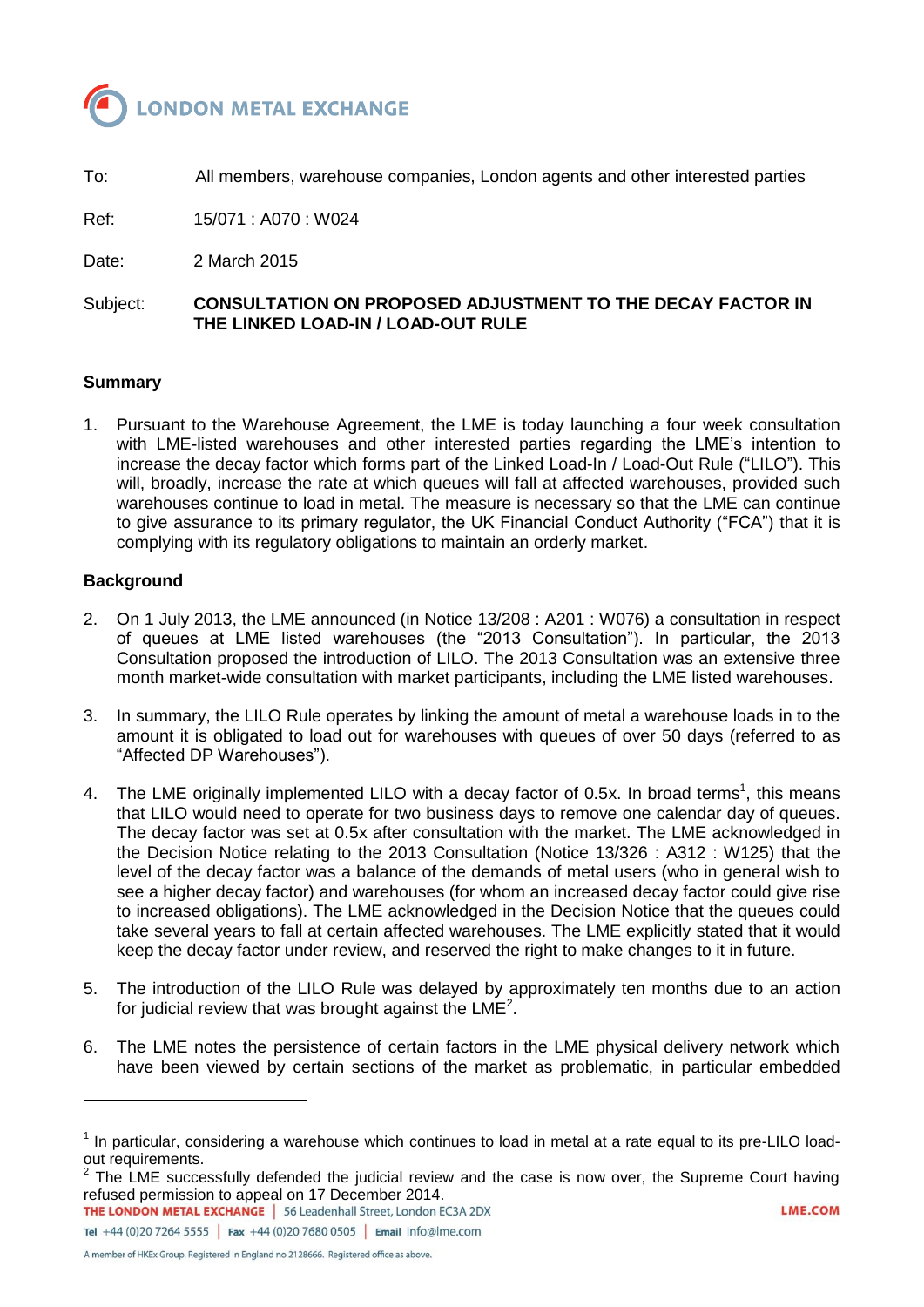queues at two warehouses. These factors affect the LME's assurance to the FCA that its warehousing arrangements are operating in a way that enable it to satisfy its regulatory obligations, including the obligation to ensure that its market continues to operate in an orderly manner and that the LME price accurately reflects the underlying value of the metal.

- 7. In light of this and after due consideration, the LME believes that it is necessary to adjust the decay factor, in order to accelerate the reduction of queues so that the queues are brought below the queue threshold of 50 days more quickly in order to, amongst other things, potentially compensate for the delay caused by the judicial review proceedings. A proposed timeline for implementation is set out below.
- 8. Separately, the LME wishes to discuss with the market certain additional measures which could address existing queues, prevent the accumulation of future queues and/or address the levels of rent and FOT rates charged by warehouses. The LME has today issued a discussion paper (Notice 15/072 : A071 : W025) regarding such measures. Those measures should be viewed separately from the proposed increase in the decay factor, and will proceed on a separate timeline.
- 9. Capitalised terms not otherwise defined herein shall have the meaning ascribed to them in the revised Warehouse Agreement.

## **Proposed Increase in the Decay Factor**

- 10. The LME is proposing to increase the decay factor in LILO a parameter which affects the rate at which queues are reduced<sup>3</sup> – from 0.5x to 1.0x, as of 1 August 2015 (i.e. from the Third Calculation Period, and subsequent Calculation Periods).
- 11. In broad terms<sup>4</sup> this means that LILO would only need to operate for one business day to remove one calendar day of queues (under a 0.5x decay factor this was two business days in order to remove one calendar day of queues).

# **Orderly Functioning of the Market**

12. The LME Policy on the Approval of Warehouses dated 1 February 2015, section F6, states as follows:

*The LME, acting reasonably, reserves the right to adjust the Decay Factor and/or the Queue Threshold either on a market-wide basis or on a per-warehouse basis in order to enhance the orderly functioning of the market or to prevent abusive behaviour or for any other reason.*

13. As set out above, and in light of its ongoing assurance to the FCA regarding its regulatory obligations, the LME believes that an increase in the decay factor is necessary in order to enhance the orderly functioning of the market. The LME notes that, while LILO is expected to reduce queues at Affected DP Warehouses to beneath the queue threshold of 50 days, it may take a significant period of time for this to occur. Furthermore, the 10 month delay in implementing LILO due to the judicial review proceedings against the LME has necessarily delayed the point at which such reduction is expected to occur. The LME notes that the Preliminary Calculation Period under LILO has lengthened considerably as a result of the delay caused by the legal proceedings, meaning warehouse companies could choose to balance

 $3$  For warehouses which continue to load in metal.

 $<sup>4</sup>$  In particular, considering a warehouse which continues to load in metal at a rate equal to its pre-LILO load-</sup> out requirements.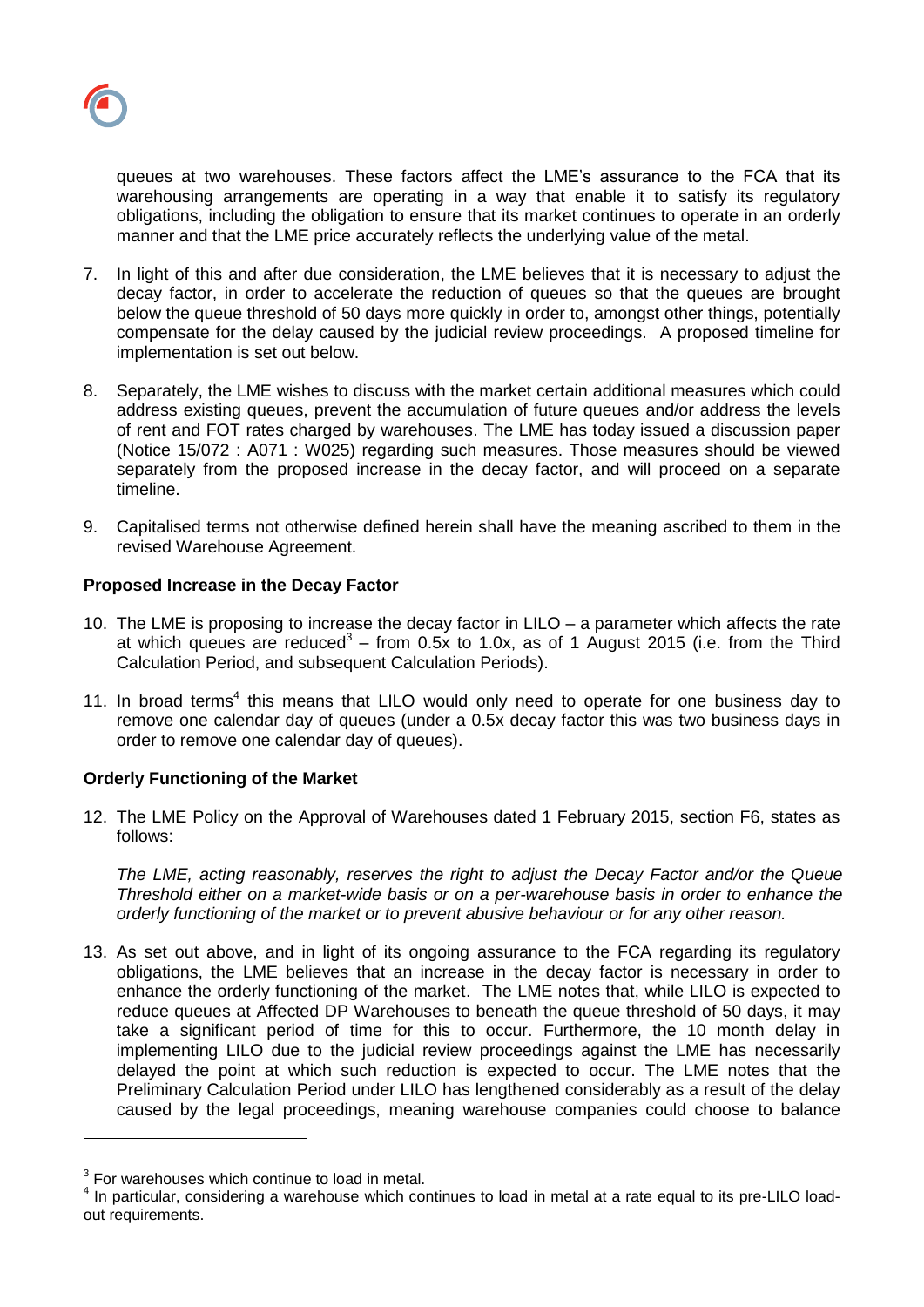load-in and load-out during this period and resulting in the First Discharge Period under LILO commencing 10 months later than it would otherwise have done. When LILO was initially proposed in July 2013, the queues at Metro Detroit stood at 575 days and at Pacorini Vlissingen stood at 518 days. They now stand at 579 and 573 days respectively<sup>5</sup>.

- 14. The LME is a recognised investment exchange ("RIE") pursuant to the Financial Services & Markets Act 2000 ("FSMA"). As an RIE, the LME has to comply with certain recognition requirements, including a duty to ensure, amongst other things, that (a) contracts admitted to trading on its markets are capable of being traded in a fair, orderly and efficient manner, (b) the arrangements for determining the settlement price of its contracts must be such that the contract price properly reflects the price of the underlying metal, (c) there are adequate settlement and delivery procedures for the metal traded on the exchange, and (d) business conducted by means of its facilities affords proper protection to investors.
- 15. Notwithstanding the reforms to its physical delivery network which the LME has undertaken to date, and due partially to the delay to the introduction of LILO caused by the judicial review proceedings, the continued dislocation between the LME price and the price of equivalent metal in the physical market, together with the persistent queues at two warehouses, pose a threat to the orderly functioning of the LME's market and the reliability and integrity of the LME's price discovery arrangements. Consequently, the LME is considering urgent action to ensure that, amongst other things, the existing lengthy queues at Detroit and Vlissingen may be reduced on roughly the same schedule as was originally proposed during the 2013 Consultation.

# **Benefits and Unintended Consequences**

- 16. Warehouses without queues, or with queues of under 50 days, will not be affected by the proposed increase in the decay factor. As the LME noted above, there are currently lengthy, embedded queues at two warehouses: Metro Detroit and Pacorini Vlissingen. The LME notes that Metro Detroit appears to be in "run off" mode, and has not loaded in any metal for several months. Assuming this situation was to continue, Metro Detroit would not be affected by the proposed amendment. Pacorini Vlissingen would be affected by the proposed amendment, assuming that it continued to deliver in metal. The LME notes that it is in the discretion of any particular warehouse in a delivery point whether or not to load in metal.
- 17. The following analysis sets out the gross daily load-out requirement for a DP Warehouse under  $LILO<sup>6</sup>$ , based on varying levels of load-in and various decay factors. The first table (below) shows the daily gross load-out requirement in tonnes, depending on the daily load-in and the decay factor, in the simplified and hypothetical scenario laid out above. The LME notes that a daily load-in of (for example) 3,000 tonnes per day would, under the proposed revised decay factor of 1.0x, result in a DP Warehouse loading out an additional 1,500 tonnes per day compared to its requirements under a decay factor of 0.5x. The LME believes that this is a reasonable and proportionate increase which would not place undue obligations on any DP Warehouse.

 $<sup>5</sup>$  As at 30 January 2015.</sup>

<sup>&</sup>lt;sup>6</sup> For simplicity, this analysis assumes that the warehouse is subject to a 3,000 tonne per day load-out requirement (top tier of the current LME load-out rules), and that other rules (such as non-dominant requirements) do not apply in this case.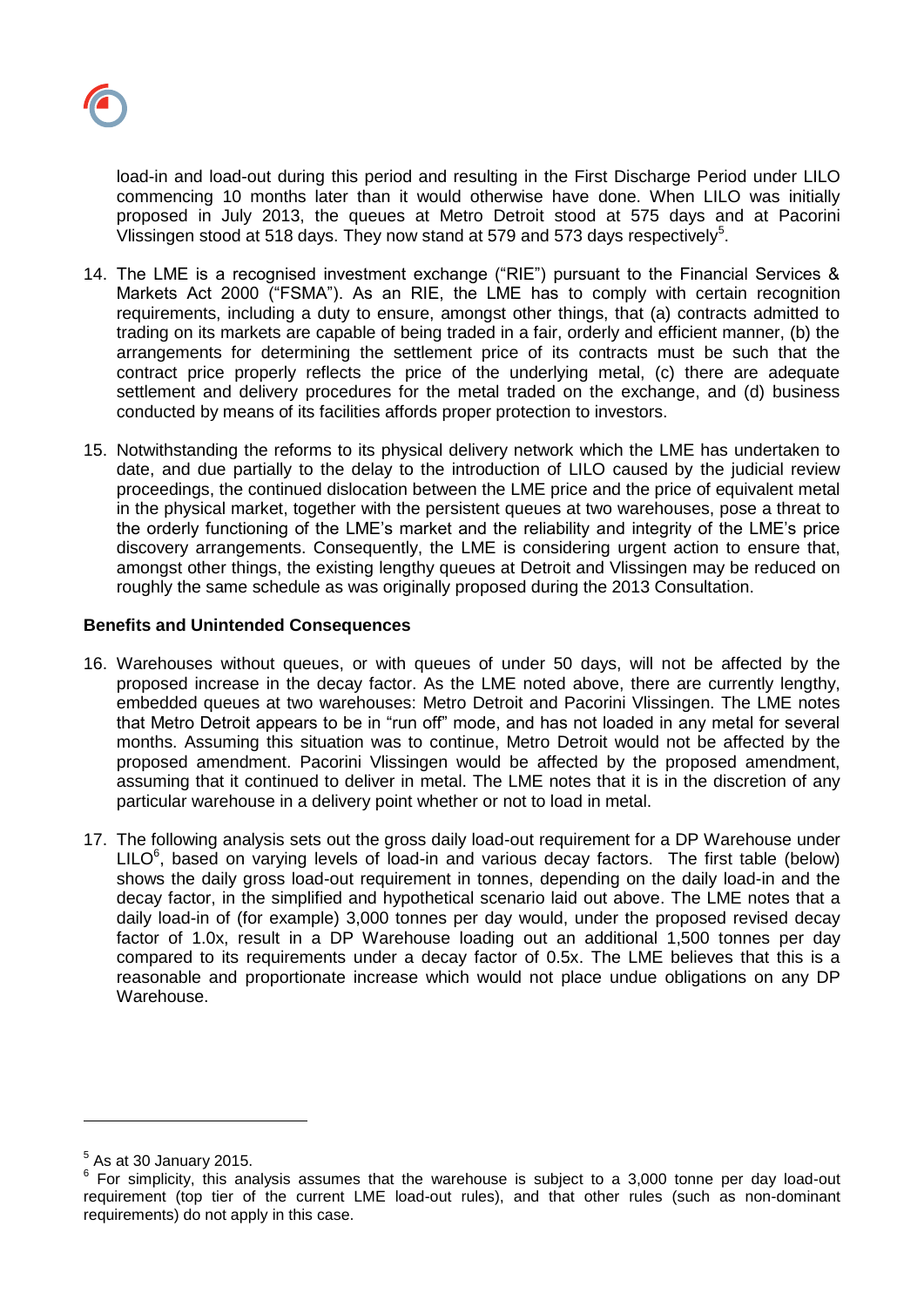

| DAILY GROSS LOAD OUT REQUIREMENT (tonnes) |     |                               |       |       |       |       |       |       |       |        |        |        |
|-------------------------------------------|-----|-------------------------------|-------|-------|-------|-------|-------|-------|-------|--------|--------|--------|
|                                           |     | <b>DAILY LOAD-IN (tonnes)</b> |       |       |       |       |       |       |       |        |        |        |
|                                           |     | 0                             | 500   | 1,000 | 1,500 | 2,000 | 2,500 | 3,000 | 3,500 | 4,000  | 4,500  | 5,000  |
|                                           | 0.0 | 3,000                         | 3,000 | 3,000 | 3,000 | 3,000 | 3,000 | 3,000 | 3,500 | 4,000  | 4,500  | 5,000  |
|                                           | 0.1 | 3,000                         | 3,050 | 3,100 | 3,150 | 3,200 | 3,250 | 3,300 | 3,800 | 4,300  | 4,800  | 5,300  |
|                                           | 0.2 | 3,000                         | 3,100 | 3,200 | 3,300 | 3,400 | 3,500 | 3,600 | 4,100 | 4,600  | 5,100  | 5,600  |
|                                           | 0.3 | 3,000                         | 3,150 | 3,300 | 3,450 | 3,600 | 3,750 | 3,900 | 4,400 | 4,900  | 5,400  | 5,900  |
|                                           | 0.4 | 3,000                         | 3,200 | 3,400 | 3,600 | 3,800 | 4,000 | 4,200 | 4,700 | 5,200  | 5,700  | 6,200  |
|                                           | 0.5 | 3,000                         | 3,250 | 3,500 | 3,750 | 4,000 | 4,250 | 4,500 | 5,000 | 5,500  | 6,000  | 6,500  |
| DECAY FACTOR                              | 0.6 | 3,000                         | 3,300 | 3,600 | 3,900 | 4,200 | 4,500 | 4,800 | 5,300 | 5,800  | 6,300  | 6,800  |
|                                           | 0.7 | 3,000                         | 3,350 | 3,700 | 4,050 | 4,400 | 4,750 | 5,100 | 5,600 | 6,100  | 6,600  | 7,100  |
|                                           | 0.8 | 3,000                         | 3,400 | 3,800 | 4,200 | 4,600 | 5,000 | 5,400 | 5,900 | 6,400  | 6,900  | 7,400  |
|                                           | 0.9 | 3,000                         | 3,450 | 3,900 | 4,350 | 4,800 | 5,250 | 5,700 | 6,200 | 6,700  | 7,200  | 7,700  |
|                                           | 1.0 | 3,000                         | 3,500 | 4,000 | 4,500 | 5,000 | 5,500 | 6,000 | 6,500 | 7,000  | 7,500  | 8,000  |
|                                           | 1.1 | 3,000                         | 3,550 | 4,100 | 4,650 | 5,200 | 5,750 | 6,300 | 6,800 | 7,300  | 7,800  | 8,300  |
|                                           | 1.2 | 3,000                         | 3,600 | 4,200 | 4,800 | 5,400 | 6,000 | 6,600 | 7,100 | 7,600  | 8,100  | 8,600  |
|                                           | 1.3 | 3,000                         | 3,650 | 4,300 | 4,950 | 5,600 | 6,250 | 6,900 | 7,400 | 7,900  | 8,400  | 8,900  |
|                                           | 1.4 | 3,000                         | 3,700 | 4,400 | 5,100 | 5,800 | 6,500 | 7,200 | 7,700 | 8,200  | 8,700  | 9,200  |
|                                           | 1.5 | 3,000                         | 3,750 | 4,500 | 5,250 | 6,000 | 6,750 | 7,500 | 8,000 | 8,500  | 9,000  | 9,500  |
|                                           | 1.6 | 3,000                         | 3,800 | 4,600 | 5,400 | 6,200 | 7,000 | 7,800 | 8,300 | 8,800  | 9,300  | 9,800  |
|                                           | 1.7 | 3,000                         | 3,850 | 4,700 | 5,550 | 6,400 | 7,250 | 8,100 | 8,600 | 9,100  | 9,600  | 10,100 |
|                                           | 1.8 | 3,000                         | 3,900 | 4,800 | 5,700 | 6,600 | 7,500 | 8,400 | 8,900 | 9,400  | 9,900  | 10,400 |
|                                           | 1.9 | 3,000                         | 3,950 | 4,900 | 5,850 | 6,800 | 7,750 | 8,700 | 9,200 | 9,700  | 10,200 | 10,700 |
|                                           | 2.0 | 3,000                         | 4,000 | 5,000 | 6,000 | 7,000 | 8,000 | 9,000 | 9,500 | 10,000 | 10,500 | 11,000 |

The information from the first table is then presented (below) in terms of net daily load-out, i.e. the amount the DP Warehouse must load-out above load-in, which is key in respect of reducing stocks, and eventually queues. It will be noted that (in this simplified and hypothetical scenario), the effect of a 1.0x decay factor is to ensure that Affected DP Warehouses exhibit a net load-out of 3,000 tonnes per day, regardless of load-in behaviour.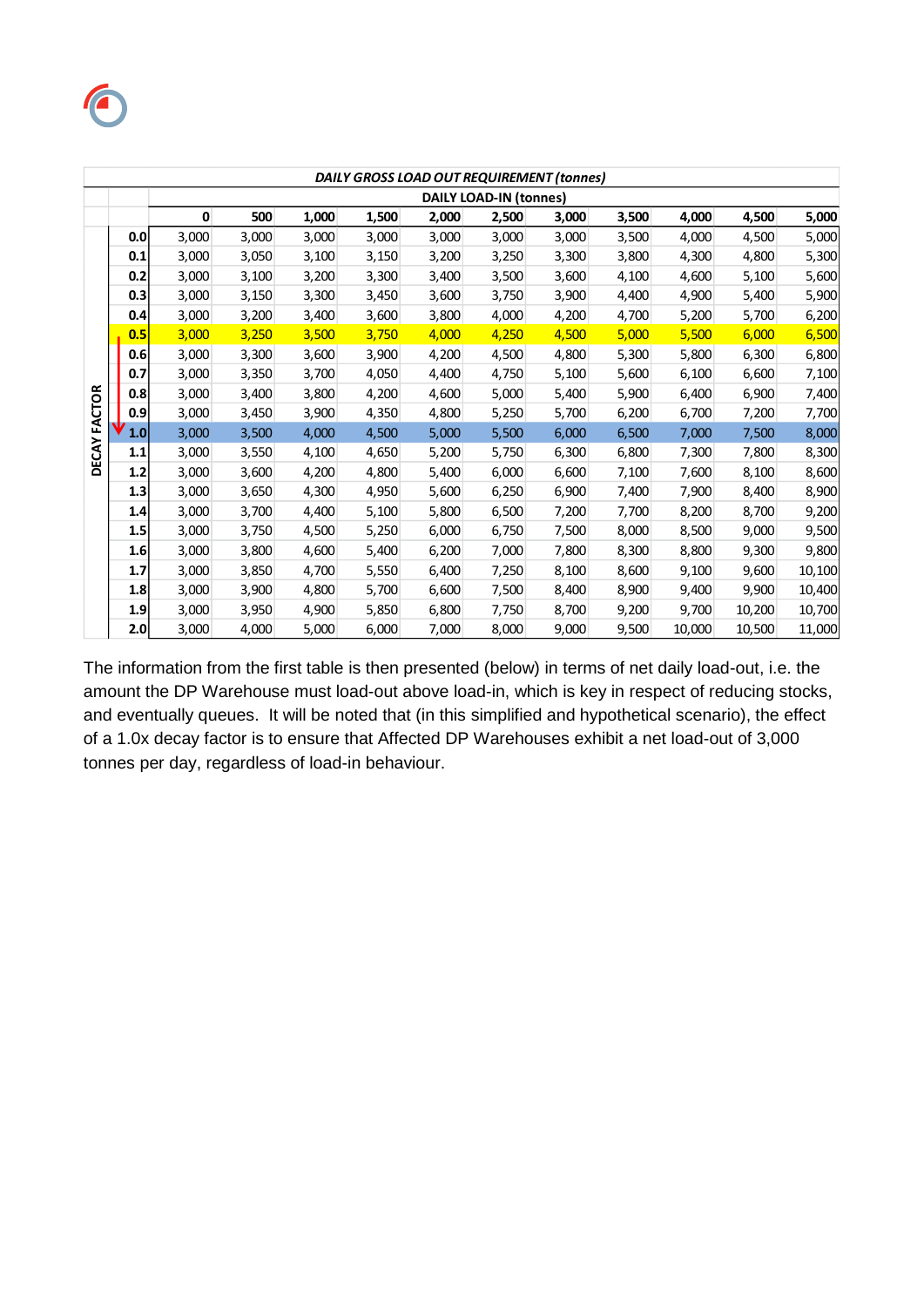

|               | DAILY NET LOAD OUT REQUIREMENT (tonnes) |                               |       |       |       |       |       |       |       |       |       |             |
|---------------|-----------------------------------------|-------------------------------|-------|-------|-------|-------|-------|-------|-------|-------|-------|-------------|
|               |                                         | <b>DAILY LOAD-IN (tonnes)</b> |       |       |       |       |       |       |       |       |       |             |
|               |                                         | $\mathbf 0$                   | 500   | 1,000 | 1,500 | 2,000 | 2,500 | 3,000 | 3,500 | 4,000 | 4,500 | 5,000       |
|               | 0.0                                     | 3,000                         | 2,500 | 2,000 | 1,500 | 1,000 | 500   | 0     | 0     | 0     | 0     | $\mathbf 0$ |
|               | 0.1                                     | 3,000                         | 2,550 | 2,100 | 1,650 | 1,200 | 750   | 300   | 300   | 300   | 300   | 300         |
|               | 0.2                                     | 3,000                         | 2,600 | 2,200 | 1,800 | 1,400 | 1,000 | 600   | 600   | 600   | 600   | 600         |
|               | 0.3                                     | 3,000                         | 2,650 | 2,300 | 1,950 | 1,600 | 1,250 | 900   | 900   | 900   | 900   | 900         |
|               | 0.4                                     | 3,000                         | 2,700 | 2,400 | 2,100 | 1,800 | 1,500 | 1,200 | 1,200 | 1,200 | 1,200 | 1,200       |
|               | 0.5                                     | 3,000                         | 2,750 | 2,500 | 2,250 | 2,000 | 1,750 | 1,500 | 1,500 | 1,500 | 1,500 | 1,500       |
|               | 0.6                                     | 3,000                         | 2,800 | 2,600 | 2,400 | 2,200 | 2,000 | 1,800 | 1,800 | 1,800 | 1,800 | 1,800       |
|               | 0.7                                     | 3,000                         | 2,850 | 2,700 | 2,550 | 2,400 | 2,250 | 2,100 | 2,100 | 2,100 | 2,100 | 2,100       |
|               | 0.8                                     | 3,000                         | 2,900 | 2,800 | 2,700 | 2,600 | 2,500 | 2,400 | 2,400 | 2,400 | 2,400 | 2,400       |
| <b>FACTOR</b> | 0.9                                     | 3,000                         | 2,950 | 2,900 | 2,850 | 2,800 | 2,750 | 2,700 | 2,700 | 2,700 | 2,700 | 2,700       |
|               | 1.0                                     | 3,000                         | 3,000 | 3,000 | 3,000 | 3,000 | 3,000 | 3,000 | 3,000 | 3,000 | 3,000 | 3,000       |
| <b>DECAY</b>  | 1.1                                     | 3,000                         | 3,050 | 3,100 | 3,150 | 3,200 | 3,250 | 3,300 | 3,300 | 3,300 | 3,300 | 3,300       |
|               | 1.2                                     | 3,000                         | 3,100 | 3,200 | 3,300 | 3,400 | 3,500 | 3,600 | 3,600 | 3,600 | 3,600 | 3,600       |
|               | 1.3                                     | 3,000                         | 3,150 | 3,300 | 3,450 | 3,600 | 3,750 | 3,900 | 3,900 | 3,900 | 3,900 | 3,900       |
|               | 1.4                                     | 3,000                         | 3,200 | 3,400 | 3,600 | 3,800 | 4,000 | 4,200 | 4,200 | 4,200 | 4,200 | 4,200       |
|               | 1.5                                     | 3,000                         | 3,250 | 3,500 | 3,750 | 4,000 | 4,250 | 4,500 | 4,500 | 4,500 | 4,500 | 4,500       |
|               | 1.6                                     | 3,000                         | 3,300 | 3,600 | 3,900 | 4,200 | 4,500 | 4,800 | 4,800 | 4,800 | 4,800 | 4,800       |
|               | 1.7                                     | 3,000                         | 3,350 | 3,700 | 4,050 | 4,400 | 4,750 | 5,100 | 5,100 | 5,100 | 5,100 | 5,100       |
|               | 1.8                                     | 3,000                         | 3,400 | 3,800 | 4,200 | 4,600 | 5,000 | 5,400 | 5,400 | 5,400 | 5,400 | 5,400       |
|               | 1.9                                     | 3,000                         | 3,450 | 3,900 | 4,350 | 4,800 | 5,250 | 5,700 | 5,700 | 5,700 | 5,700 | 5,700       |
|               | 2.0                                     | 3,000                         | 3,500 | 4.000 | 4,500 | 5,000 | 5,500 | 6,000 | 6,000 | 6,000 | 6,000 | 6,000       |

- 18. In order to provide the market with an indicative sense for the impact on the resolution of queues at the two DP Warehouses in the LME network most affected by queues, the LME sets out below its modelled estimate for the time required (in years<sup>7</sup>, commencing from 30 January 2015 ${}^{8}$ ) for queues to fall to 50 days at each of Pacorini Vlissingen and Metro Detroit ${}^{9}$ , under both a 0.5x and 1.0x decay factor. Clearly, such timings are highly dependent on, amongst other things, (i) load-in behaviour of the warehouse in question, and (ii) cancellation behaviour of metal owners. As such, three scenarios are presented $10$ :
	- "Upside case" no further load-in takes place following 30 January 2015 (the end of the Preliminary Calculation Period), and no live warrants are cancelled. Note that, in this case, the increase in the LILO decay factor has no impact (because LILO will not give rise to additional load-out requirements if no load-in is present);

 $7$  Years quoted with decimal fractions, rather than months. Figures derived from number of calendar days required to reduce queues to 50 days.<br><sup>8</sup> Being the and of the Preliminary Cal

Being the end of the Preliminary Calculation Period under LILO.

<sup>&</sup>lt;sup>9</sup> In the case of Metro Detroit under a decay factor of 1.0x, it will be observed that the queue decay time is most rapid for the mid case, followed by the downside case and finally the upside case. Under the downside and mid cases, the fact that LILO is engaged causes destocking at the same rate as for the upside case (given the decay factor of 1.0x) – and the fact that LILO takes several months to adjust between the Calculation Period and the associated Discharge Period results in a quicker conclusion to the queue decay. At the same time, the fact that little live stock remains at Metro Detroit means that the impact of residual stock cancellation is minimal.

No representation is made that these scenarios accurately capture the behaviour which will emerge at any particular LME DP Warehouse – rather, the scenarios are designed to capture a potential range of outcomes which may be observed.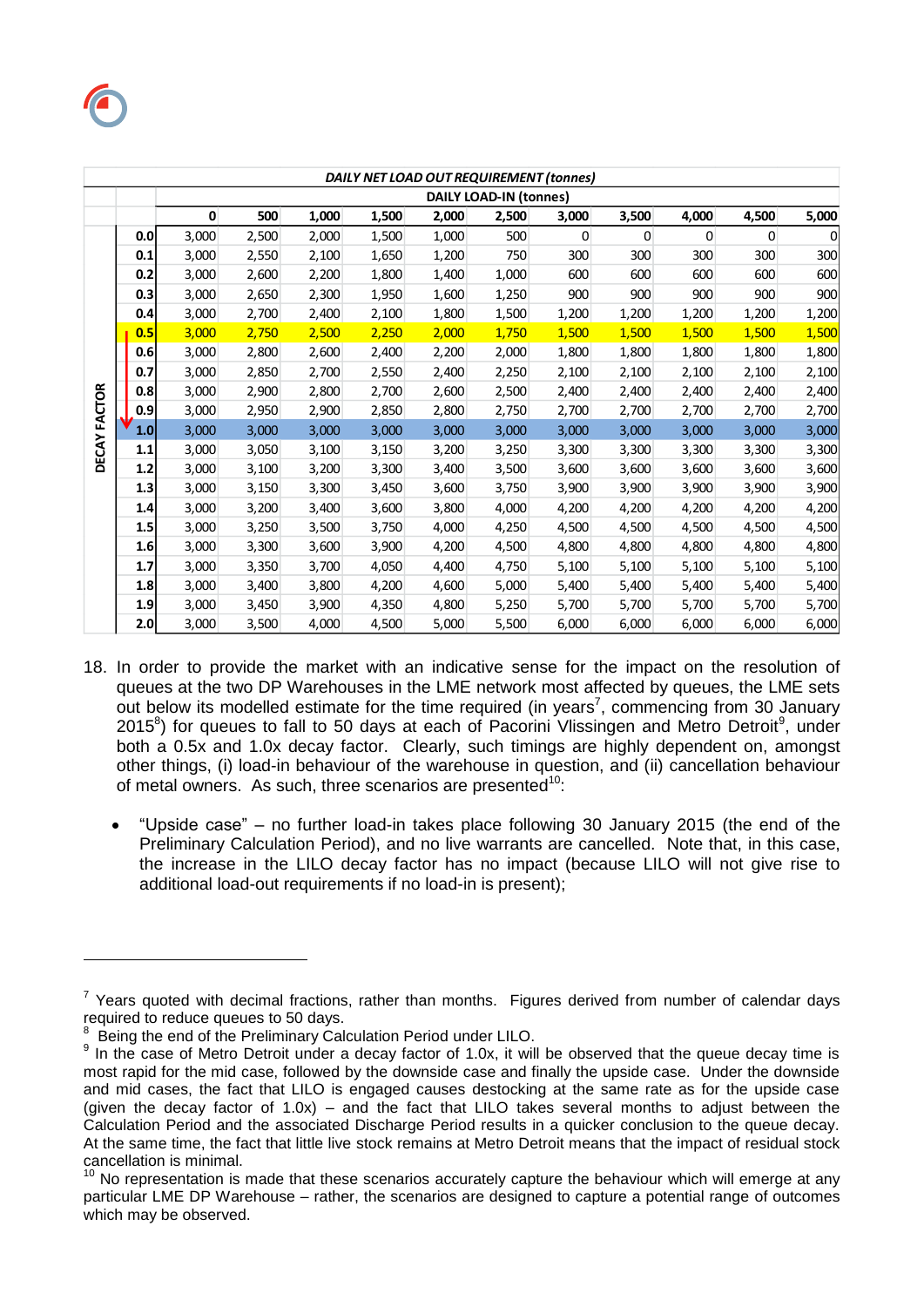

- "Mid case" the DP Warehouse continues to load in at a rate equal to its pre-LILO load-out requirement, with cancellation activity equal to load in on each business day; and
- "Downside case" all warrants in the DP Warehouse are cancelled on 2 February 2015 (the first business day after the end of the Preliminary Calculation Period) giving rise to an immediate increase in queue length. The DP Warehouse continues to load in at a rate equal to its pre-LILO load-out requirement, with cancellation activity equal to load in on each business day.

| Time to reach 50 day queue threshold (in years) |         | Pacorini Vlissingen |                 | <b>Metro Detroit</b> |         |                 |  |
|-------------------------------------------------|---------|---------------------|-----------------|----------------------|---------|-----------------|--|
|                                                 | Upside  | Mid                 | <b>Downside</b> | <b>Upside</b>        | Mid     | <b>Downside</b> |  |
| A. 0.5x decay factor                            | $1.5\,$ | 2.6                 | 4.1             |                      | 2.4     | 2.6             |  |
| B. 1.0x decay factor                            | $1.5\,$ |                     | 2.3             | 1.7                  | $1.5\,$ | 1.6             |  |

- 19. This analysis is naturally subject to a number of modelling assumptions<sup>11</sup>. Any interested party wishing to understand the LME's modelling approach in greater detail, including assumptions, is welcome to contact the LME to arrange such a discussion. This analysis is presented to assist market participants. The LME takes no responsibility for any errors or omissions contained in it and accordingly market participants should not rely on it. Market participants are encouraged to undertake their own analysis to form their own view on such matters. This analysis can be performed on the basis of the published LILO Rule (including the proposed adjustment to the decay factor) and published LME per-DP Warehouse stock and queue data.
- 20. The LME acknowledges that there are potential logistical concerns associated with imposing additional load-out obligations on warehouse companies. These concerns were described in detail in the report of the 2013 Consultation. The primary concern is in respect of the logistical capability (real or claimed) of warehouses. The LME concluded during the 2013 Consultation that (i) significant operational differences exist between warehouses, and that some warehouses do suffer from significant logistical limitations which could make the imposition of higher requirements more difficult to implement, and (ii) any increase in load-out (even at locations practically able to accomplish this) would require significant investment by warehouse operators. France reach 50 day queue threshold (in years)<br> **A. 0.5s decay factor**<br>
15.5<br> **A. 15.6 decay factor**<br>
Wishing to understand the LME's modelling app<br>
welcome to contact the LME to arrange such a<br>
market participants. The LM
- 21. In short, increasing the decay factor could have three material effects for an Affected DP Warehouse, should it choose to continue to deliver in metal:
	- (a) it is possible that a warehouse company may, for reasons beyond its control or otherwise, be unable to meet its delivery obligations, with negative consequences for the orderly functioning of the market;
	- (b) the obligations on warehouse companies could be increased to the point where a warehouse company had no option but to withdraw from the market; or
	- (c) it is reasonably foreseeable that warehouse companies may seek to compensate by increasing rent and FoT charges, which action may be viewed negatively by metal owners.

<sup>&</sup>lt;sup>11</sup> Assumptions which the LME believes to be particularly material include the homogeneous distribution of metals in the cancellation queue (vs. actual queue scheduling at the warehouse in question), the precise point at which queues fall below 50 days and LILO ceases to apply, the non-application of round lot sizes to the assumptions as to daily load-out and the rate at which a destocking warehouse can de-license capacity and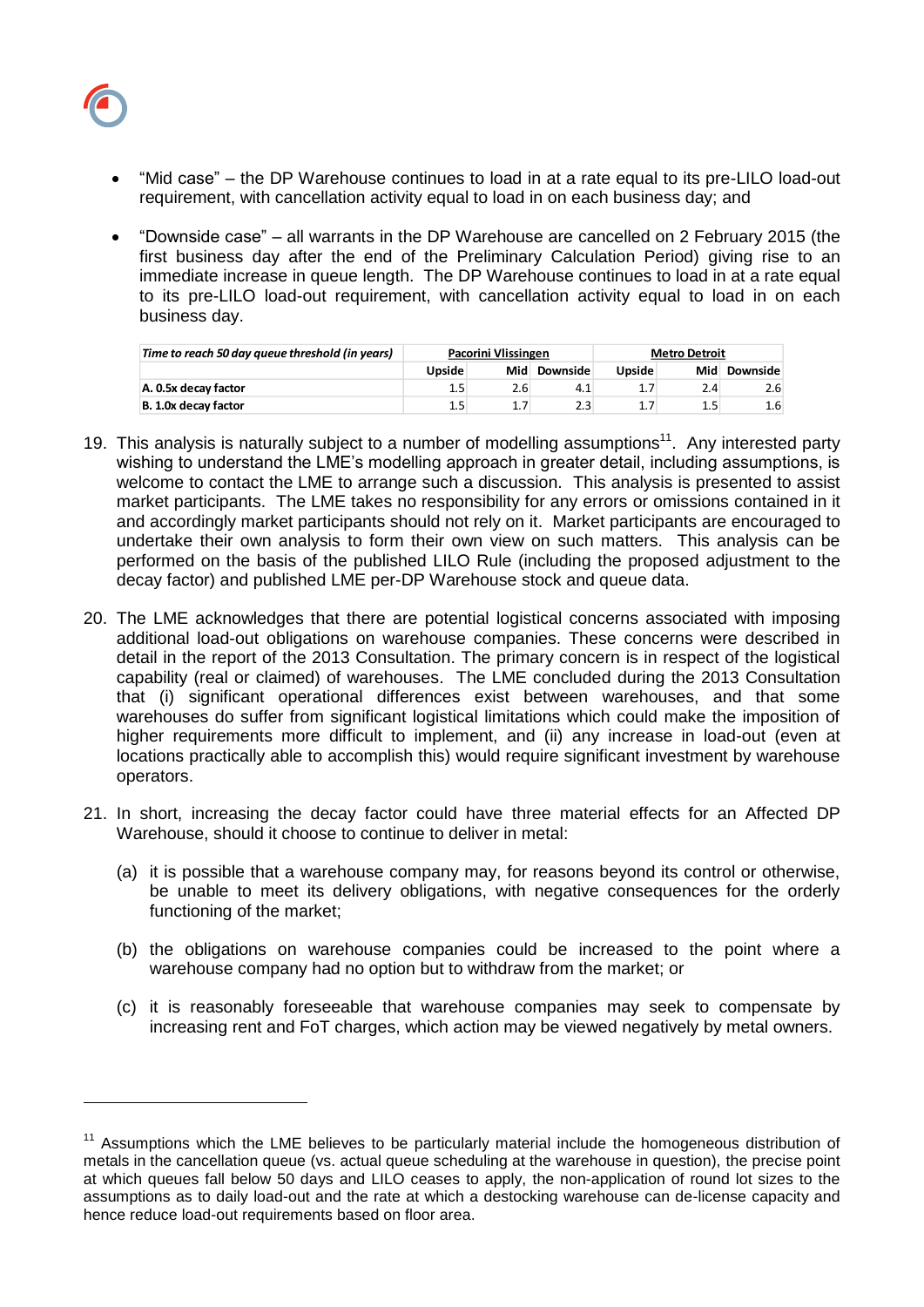

- 22. Whilst the proposed increased decay factor may have such effects, the LME thinks that, in the circumstances, the measure is necessary. The level of the decay factor continues to be a balance between the conflicting interests of warehouse companies and metal users. With a decay factor of 1.0x, the potential costs to warehouse companies are outweighed by the benefits to the market of reducing the queues more quickly. The benefits may include:
	- (a) warrant holders getting access to their metal more rapidly;
	- (b) a reduced dislocation between the LME price and the physical spot price of metal; and
	- (c) the orderly operation of the market.

## **Timing and steps of implementation**

- 23. Subject to this consultation, the proposed timeline for implementation of the adjusted decay factor would be as follows:
	- (i) 2 March 2015 four week consultation with warehouse companies on the increased in the decay factor commences;
	- (ii) 30 March 2015 consultation period closes;
	- (iii) Not later than 1 May 2015 decision announced and market given not less than 90 days' notice ahead of implementation of decay factor adjustment; and
	- (iv) 1 August 2015 adjusted decay factor implementation date.

### **Responding to the consultation**

- 24. The LME seeks the views of warehousing companies and other interested parties in respect of the proposed adjustment to the decay factor. The LME will consider and take account of all responses to the consultation. Responses to the consultation should be made in writing by email to Georgina Hallett [\(consultation@lme.com\)](mailto:consultation@lme.com), no later than close of business on 30 March 2015. Responses made after this date will not be taken into consideration. Alternatively, or in addition, the LME will make itself available during this period for reasonable requests for meetings with respondents in person at the LME or by teleconference.
- 25. Following due consideration, the LME may either:
	- (i) implement the increased decay factor;
	- (ii) implement a modified version of the increased decay factor; or
	- (iii) not implement any changes to the decay factor.
- 26. The LME may need to share responses received with regulatory authorities or its legal or other professional advisers, or as required by law. Apart from this, all responses will be treated in confidence.